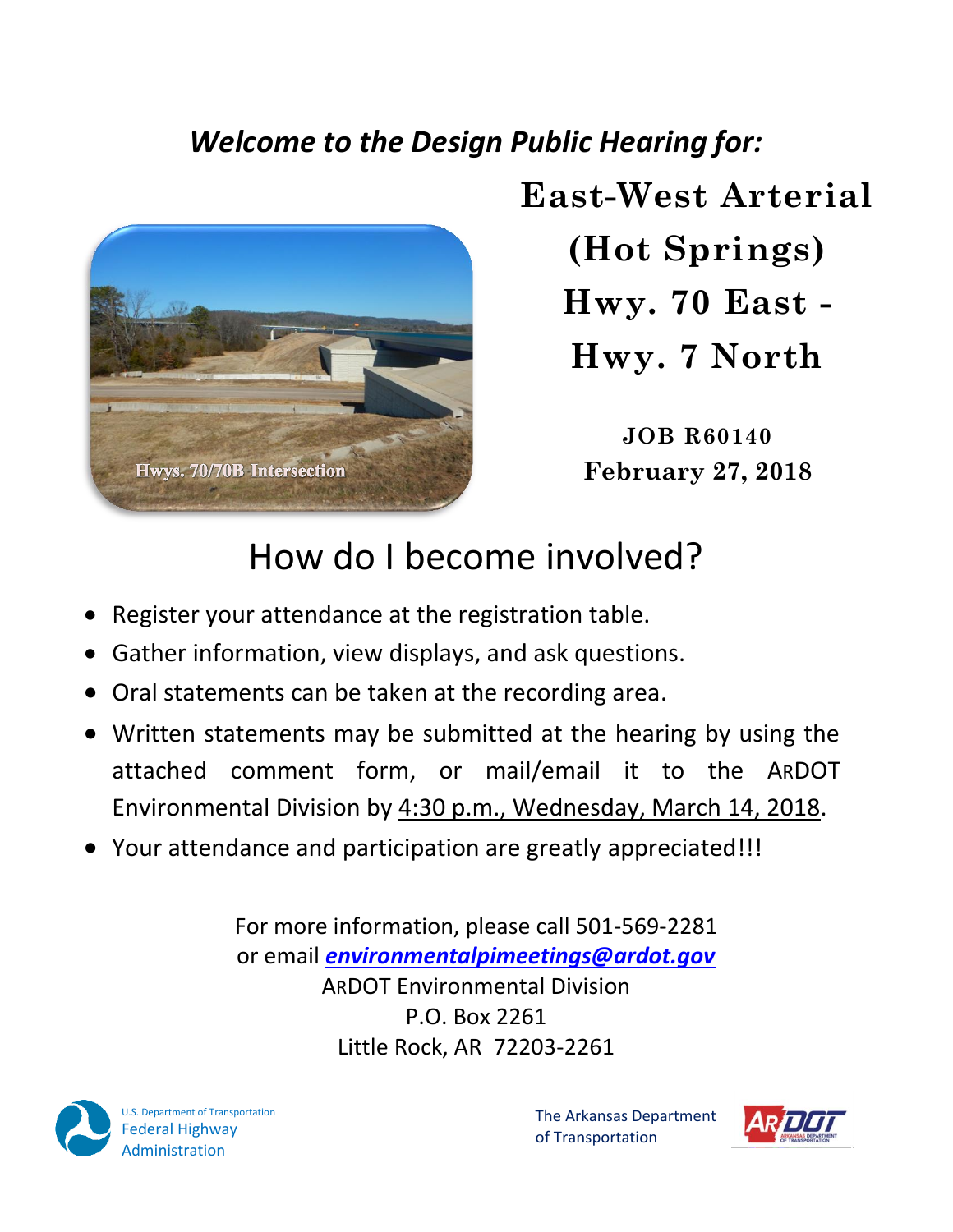## **Design Public Hearing Information**

### *What is the purpose of this hearing?*

This packet has been prepared to provide general information about the project and its potential impacts. Information has been included pertaining to the proposed design, environmental impacts, and right-of-way. Additional information on each of these topics is available at the hearing or by contacting the Arkansas Department of Transportation (ARDOT).

One of the primary objectives of this hearing is to provide a medium of free and open discussion which hopefully will result in the resolution of any problems or controversial issues. In order to accomplish this goal, we must have your cooperation and participation.

The Department hopes to make you familiar with the proposed design and give you an opportunity to express your opinions. In order to meet these goals, public participation is needed to identify, discuss, and resolve any problems or controversial issues. ARDOT personnel are also available to answer questions and explain the project and its impacts.

#### *What is the East-West Arterial project?*

The ARDOT is proposing to construct an extension of the Highway 270 Bypass of Hot Springs (East-West Arterial) from the interchange with Highway 70 east of the City of Hot Springs north to the intersection of Highways 5 and 7 northeast of the City.

#### *What would the project accomplish?*



The project will reduce delays for through traffic and improve safety within the City of Hot Springs and Hot Springs National Park and for vehicles and pedestrians by removing much of the through traffic, especially trucks, from the section of Highway 7 most heavily used by tourists and pedestrians.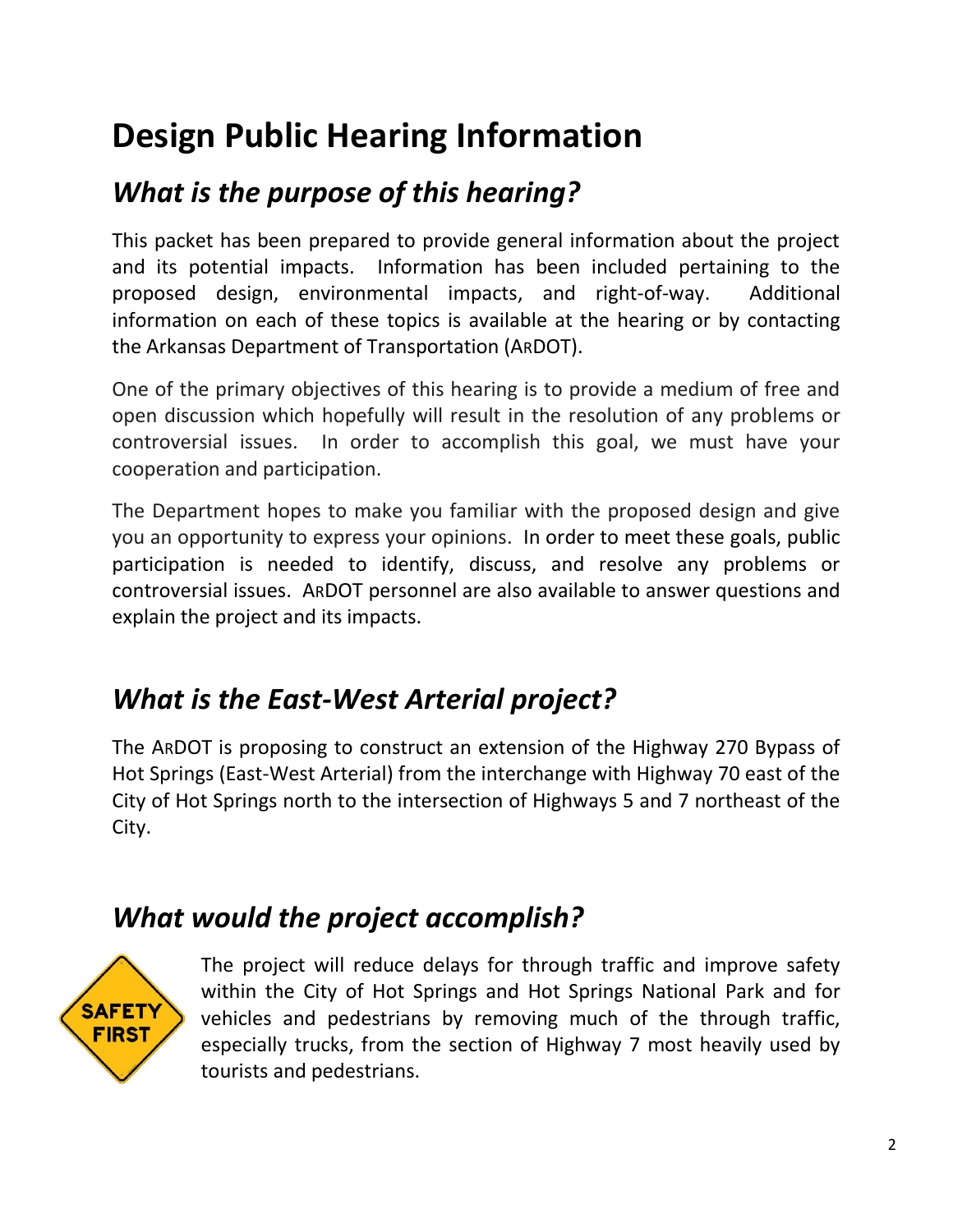#### *What is the Preferred Alternative?*

The Preferred Alternative was developed during the Environmental Assessment (EA) process starting in the spring of 2003. The ARDOT explored and evaluated all reasonable alternatives and eliminated alternatives that did not meet the purpose and need of the project. A Location Public Hearing was held in April 2005 to show the Preferred Alternative that was identified in the EA.

The Preferred Alternative has two 12-foot travel lanes with 8-foot shoulders. It will be a fully controlled access facility with interchanges at the southern terminus with Highways 70/70B, the northern terminus at Highways 7/5, at Promise Land Road, and Mill Creek Road. Access to the roadway will only be possible at these interchanges. Property will be purchased for an eventual four-lane, divided, facility. The project will be 5.49 miles long and will require 190 acres of new-right of-way.

#### *What happens after this hearing?*

After a review of comments received from citizens, public officials, and public agencies, the next step in the environmental process will be to respond to comments received from this hearing and to finalize the project design.

Once the design is finalized, a Finding of No Significant Impact (FONSI) document will be prepared and submitted to the Federal Highway Administration for approval. Upon approval, the FONSI will identify the Selected Alternative and conclude the requirements of the National Environmental Policy Act.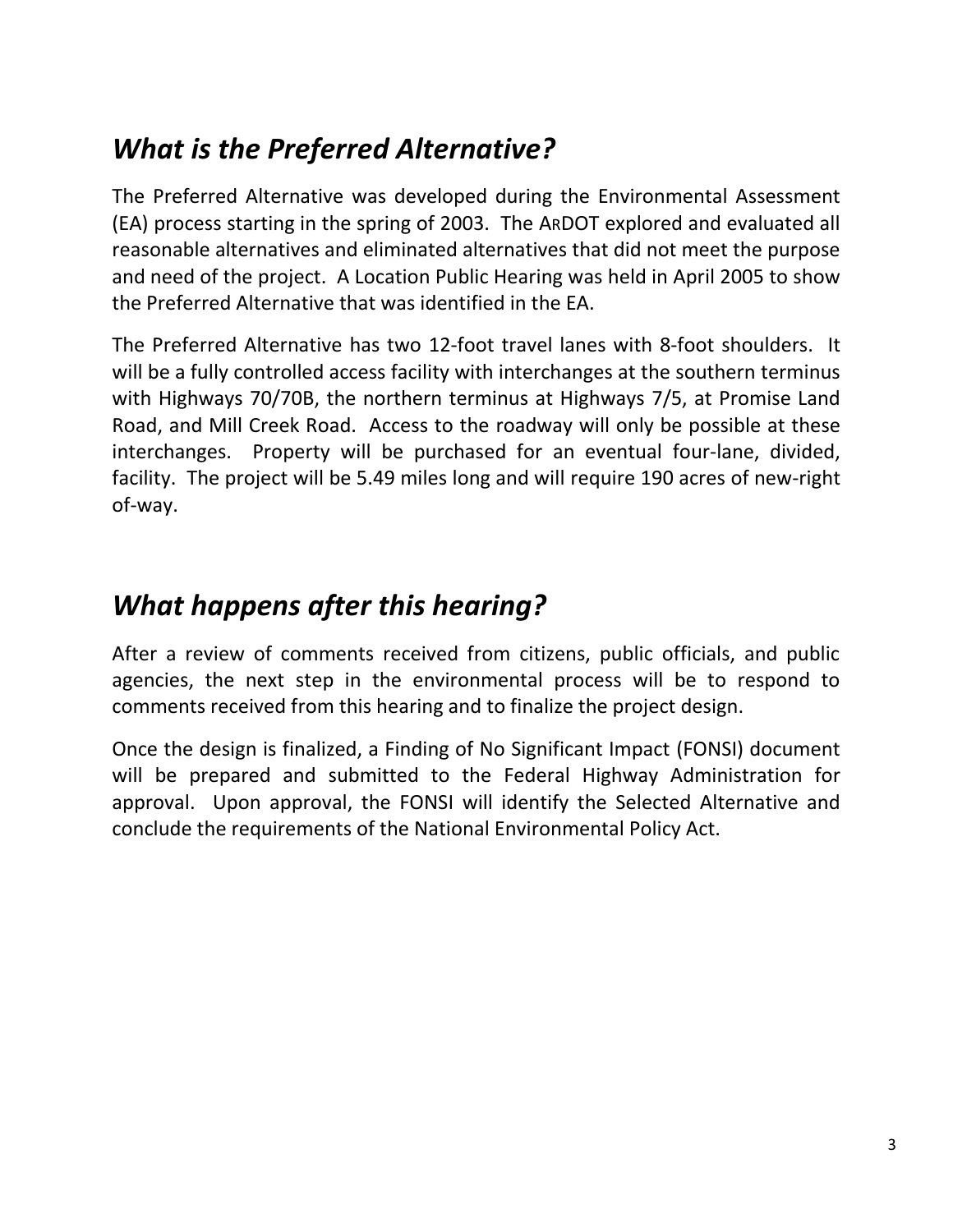## *What are the impacts from this project?*

|                                      | <b>Preferred Alternative</b>                                                                                                                        |  |  |  |
|--------------------------------------|-----------------------------------------------------------------------------------------------------------------------------------------------------|--|--|--|
|                                      |                                                                                                                                                     |  |  |  |
| Length (Miles)                       | 5.49                                                                                                                                                |  |  |  |
| <b>Total Cost</b>                    | \$60 million                                                                                                                                        |  |  |  |
| Natural and Visual Environment       | Clearing of timber, mountain cuts, and placement of fill                                                                                            |  |  |  |
| <b>Secondary Impacts</b>             | Conversions of land to residential and commercial land use                                                                                          |  |  |  |
| Wetlands and Waters of the U.S.      | 1.0 Acre                                                                                                                                            |  |  |  |
| <b>Cultural Resources</b>            | Indian Mountain Historic Sites/ Thousand Dripping Springs Site/Cluster<br><b>Springs Complex</b>                                                    |  |  |  |
| Floodways/Floodplains                | 300' crossing of an unnamed tributary of the South Fork Saline River                                                                                |  |  |  |
| Relocations                          | 10 residential owners, 9 tenants, 2 businesses, 4 landlord businesses                                                                               |  |  |  |
| <b>Environmental Justice</b>         | No adverse impacts to low income/minorities                                                                                                         |  |  |  |
| Social/Economic                      | Positive impact expected to area residents                                                                                                          |  |  |  |
| Hazardous Waste                      | No UST's/ 1 large dump avoided/ 3 small illegal dumps impacted                                                                                      |  |  |  |
| Prime Farmland                       | No Prime Farmland impacted                                                                                                                          |  |  |  |
| <b>Endangered Species</b>            | Bat survey completed, no endangered species affected                                                                                                |  |  |  |
| <b>Water Quality</b>                 | Localized, short-term adverse impacts                                                                                                               |  |  |  |
| Hydrogeology                         | <b>Thousand Dripping Springs Recharge</b><br>Hot Springs Recharge Area Study ongoing by USGS                                                        |  |  |  |
| <b>Public/Private Water Supplies</b> | Many private water wells are located in the project area. If private water<br>wells are impacted by the project, well replacement will be required. |  |  |  |
| Wild and Scenic Rivers               | No Wild and Scenic Rivers in the area. An unnamed tributary to the<br>South Fork of the Saline River is an ecologically sensitive waterbody.        |  |  |  |
| <b>Public Lands</b>                  | No public lands will be impacted by the project                                                                                                     |  |  |  |
| Air Quality                          | In Attainment of EPA air quality standards                                                                                                          |  |  |  |
| Noise                                | Noise levels will increase for residents along the route, but no sensitive                                                                          |  |  |  |
| Section 4(f)                         | receptors will be adversely impacted.<br>Cluster Springs Complex eligible for National Register of Historic Places                                  |  |  |  |
| Land Use                             | 190 acres of right-of-way acquired                                                                                                                  |  |  |  |
| <b>Stream Impacts</b>                | 18,387 linear feet                                                                                                                                  |  |  |  |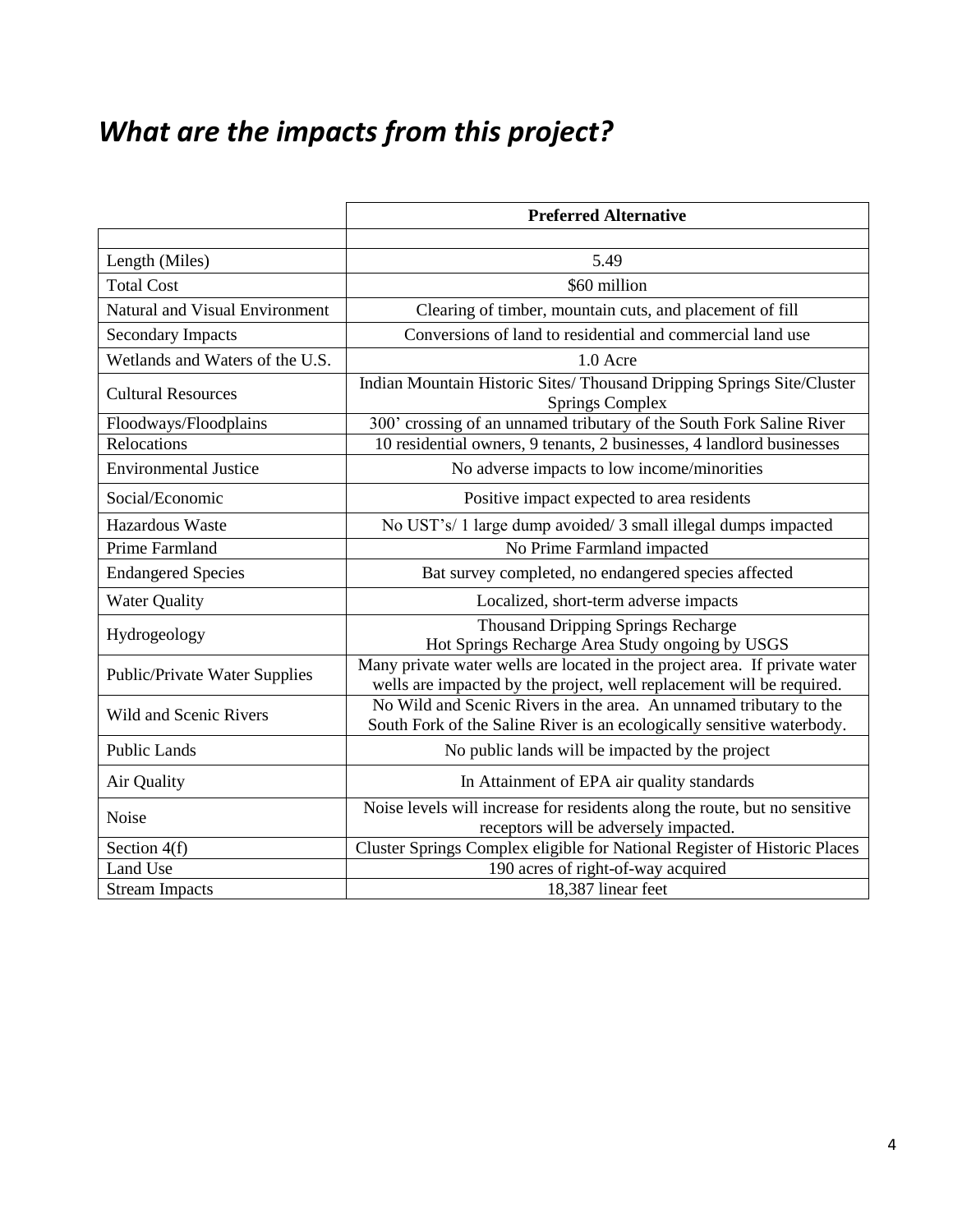#### **ARKANSAS DEPARTMENT OF TRANSPORTATION**

#### **Open Forum Design Public Hearing**

**ARDOT Job R60140 – Hwy. 70 East – Hwy. 7 North (S) Garland County**

**February 27, 2018**

*Please Print* 

Name: <u>with a set of the set of the set of the set of the set of the set of the set of the set of the set of the set of the set of the set of the set of the set of the set of the set of the set of the set of the set of the</u>

Address: \_\_\_\_\_\_\_\_\_\_\_\_\_\_\_\_\_\_\_\_\_\_\_\_\_\_\_\_\_\_\_\_\_\_\_\_\_\_\_\_\_\_\_\_\_\_\_\_\_\_\_\_\_\_\_\_\_\_\_

Street Address City, State, Zip

#### **• REMEMBER •**

**Your comments must be in writing or recorded on tape to be considered part of the official record of this public hearing.**

\_\_\_\_\_\_\_\_\_\_\_\_\_\_\_\_\_\_\_\_\_\_\_\_\_\_\_\_\_\_\_\_\_\_\_\_\_\_\_\_\_\_\_\_\_\_\_\_\_\_\_\_\_\_\_\_\_\_\_\_\_\_\_\_\_\_\_ \_\_\_\_\_\_\_\_\_\_\_\_\_\_\_\_\_\_\_\_\_\_\_\_\_\_\_\_\_\_\_\_\_\_\_\_\_\_\_\_\_\_\_\_\_\_\_\_\_\_\_\_\_\_\_\_\_\_\_\_\_\_\_\_\_\_\_ \_\_\_\_\_\_\_\_\_\_\_\_\_\_\_\_\_\_\_\_\_\_\_\_\_\_\_\_\_\_\_\_\_\_\_\_\_\_\_\_\_\_\_\_\_\_\_\_\_\_\_\_\_\_\_\_\_\_\_\_\_\_\_\_\_\_\_ \_\_\_\_\_\_\_\_\_\_\_\_\_\_\_\_\_\_\_\_\_\_\_\_\_\_\_\_\_\_\_\_\_\_\_\_\_\_\_\_\_\_\_\_\_\_\_\_\_\_\_\_\_\_\_\_\_\_\_\_\_\_\_\_\_\_\_

Comments:

*Continue on back…*

(Use additional sheets if necessary) **Written Comments should be left in the drop box at this hearing or received by 4:30 p.m., Wednesday, March 14, 2018 at the following address:**

> Arkansas Department of Transportation - Environmental Division P.O. Box 2261 Little Rock, Arkansas 72203 Telephone: 501-569-2281 Fax: 501-569-2009 Email: [environmentalpimeetings@ardot.gov](mailto:environmentalpimeetings@ardot.gov)

For additional information, please visit our website at **[www.arkansashighways.com](http://www.arkansashighways.com/)**